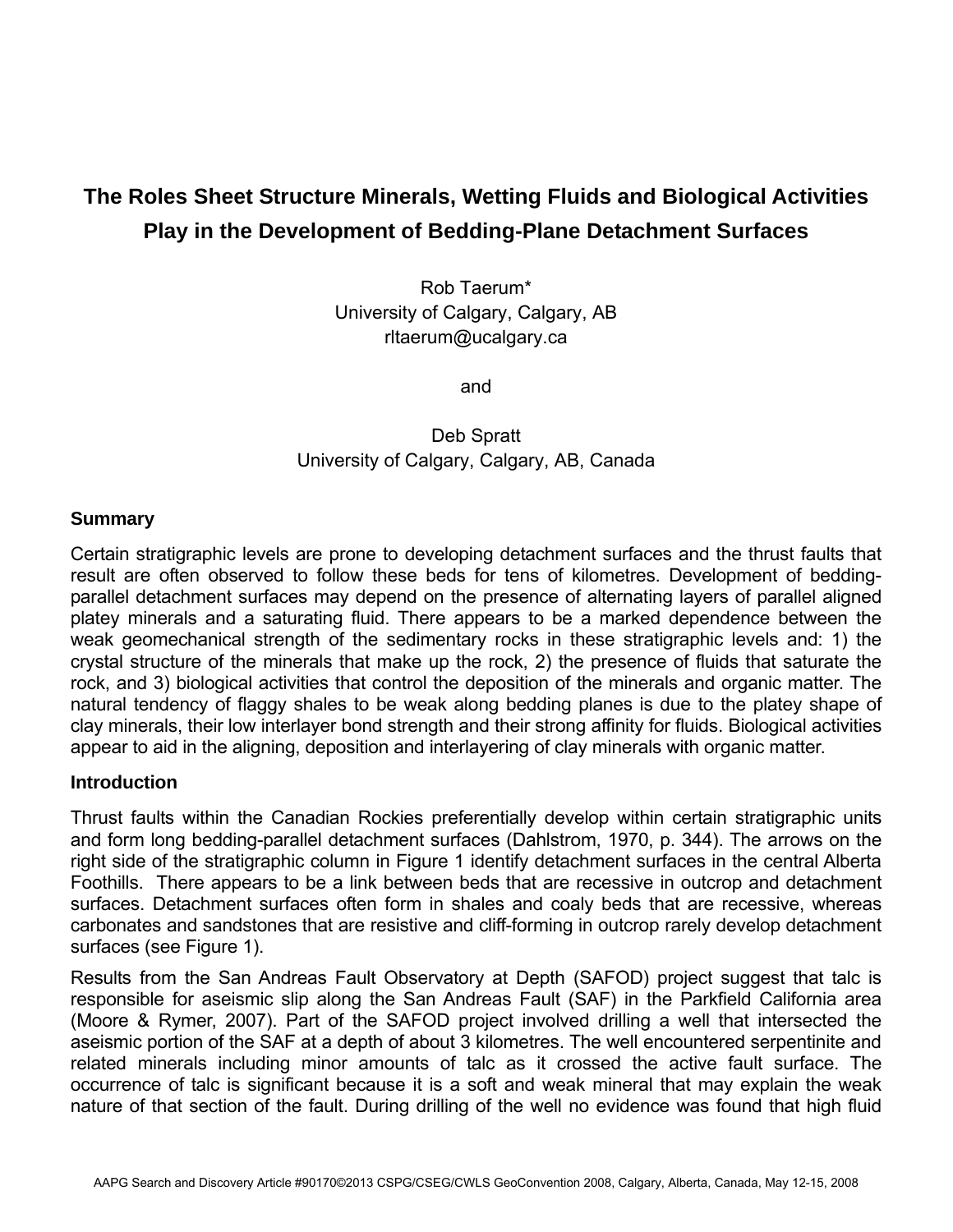pressures are present at that location of the fault (Gramling, 2007). Identifying the occurrence of weak minerals in detachment surfaces may help in understanding why detachments prefer certain beds.



Figure1: Stratigraphic column of the central Alberta Foothills near the Brazeau River area. Wireline logs depict lithologic properties of the stratigraphy. Arrows on right hand side indicate common detachment surfaces in the Central Alberta Foothills.

# **Shear Strength of Sheet Structure Minerals**

A compilation of shear strength measurements of rocks and minerals under confining stress, published by Byerlee (1978), demonstrates that the maximum shear strength, or coefficient of friction, is largely independent of rock or mineral type. Below an effective confining stress of 200 MPa the coefficient of friction for a vast majority of rocks is  $\sim$ 0.85. Two notable exceptions, montmorillonite and vermiculite, both sheet silicates, were found to be significantly weaker, and other sheet-like minerals such as illite and chlorite were found to be somewhat weaker than the rest of the minerals.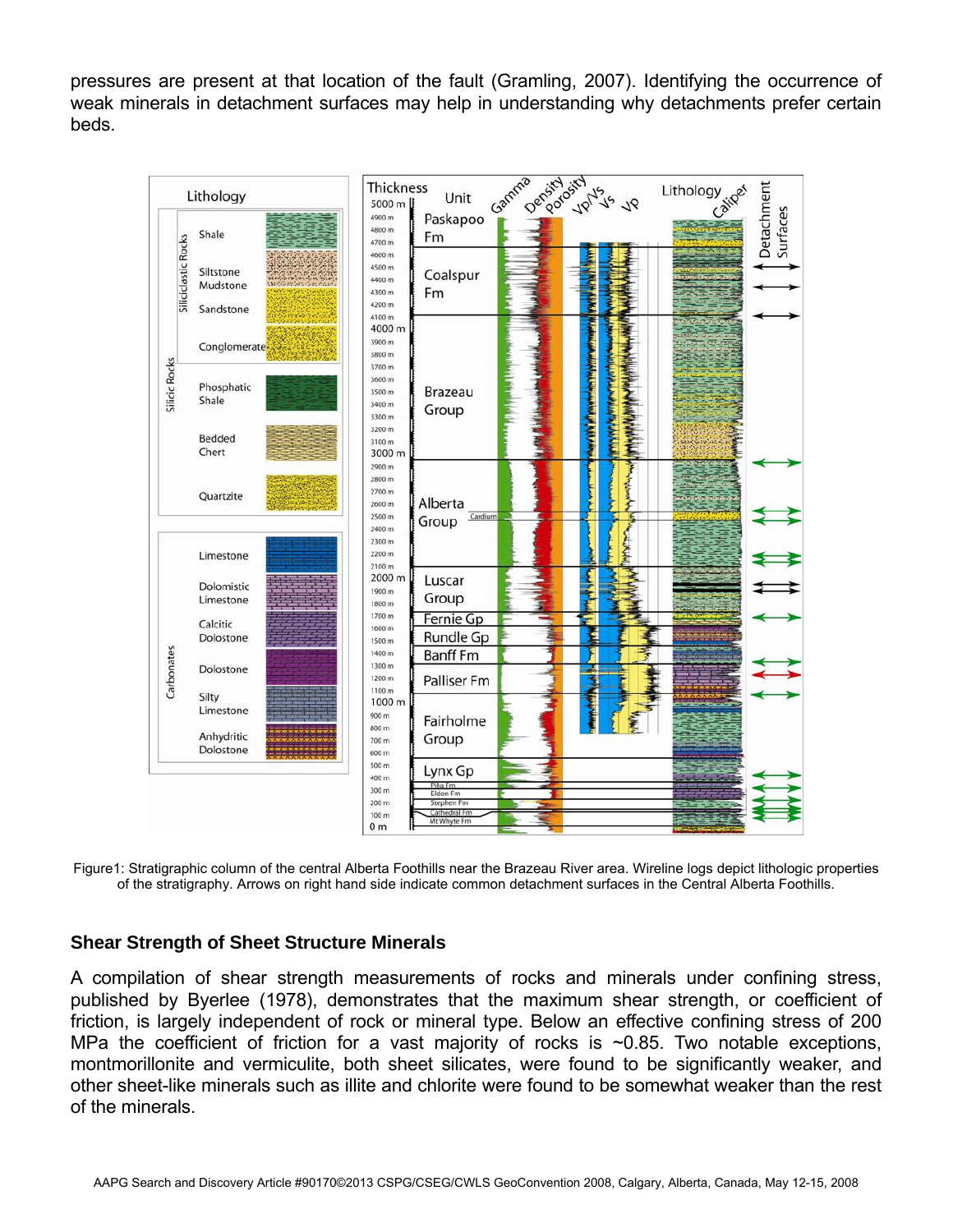The graph in Figure 2, adapted from Moore and Lockner (2004a p. 11), illustrates the low coefficient of friction of sheet structure minerals compared to non-sheet structure minerals. The coefficient of friction for dry sheet structure minerals corresponds to the (001) interlayer bond strength (Moore and Lockner, 2004a p. 8). The slope of the grey trend line suggests the shear strength of the minerals is linearly dependant on the interlayer bond strength, or hardness, of the mineral.

Water saturated test samples consistently exhibit a reduced coefficient of friction compared to corresponding dry samples. The cyan coloured annotations on Figure 2 indicate the coefficient of friction for water saturated samples. It is important to emphasize that pore pressure is not elevated in any of these tests. The reduction in the coefficient of friction observed in these experiments is a chemical bonding process between the minerals and the enveloping water, not a reduction in effective stress (Moore and Lockner, 2004a).



Figure1: Graph adapted from Moore and Lockner, (2004a&b) illustrating the low strength of sheet structure minerals. Note the dependence of strength (coefficient of friction) on hardness and on the presence of water.

Additional factors discussed by Moore and Lockner (2004b) include the dependence on effective confining stress and the ionic concentration. Pink coloured annotations show that the coefficient of friction for some minerals reduces to  $\sim$ 0.2 as the effective stress decreases to zero. For these minerals, increased pore pressure not only reduces the effective stress, but also reduces the coefficient of friction. The results of this work suggest stratigraphic intervals that are rich in platey clay minerals should be prone to developing detachment surfaces.